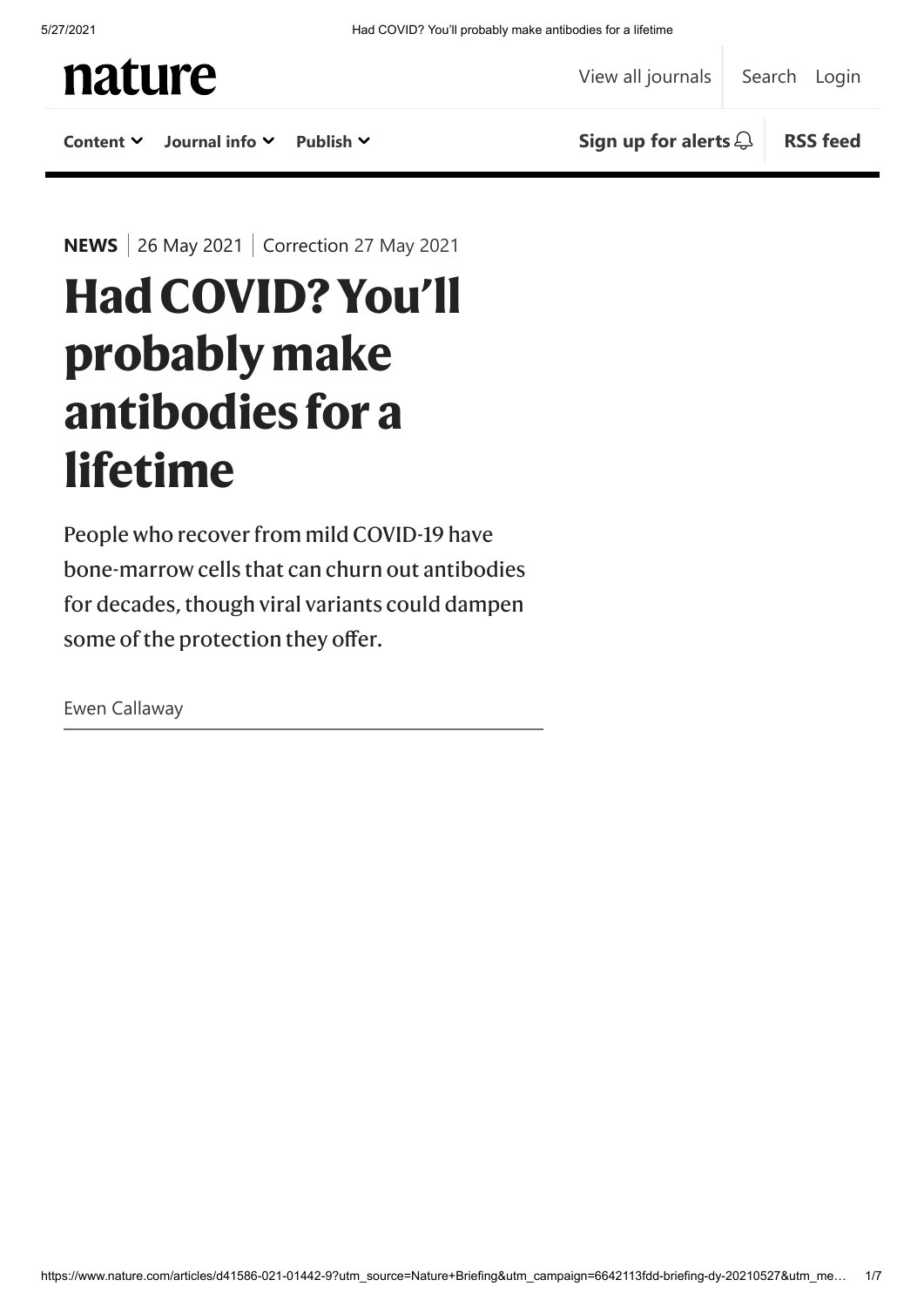

A bone marrow plasma cell (artificially coloured). Such cells, which produce antibodies, linger for months in the bodies of people who have recovered from COVID-19. Credit: Dr Gopal Murti/Science Photo Library

Many people who have been infected with SARS- $CoV-2$  will probably make antibodies against the virus for most of their lives. So suggest researchers who have identified long-lived antibody-producing cells in the bone marrow of people who have recovered from COVID-[1](#page-4-1)9<sup>1</sup>.

The study provides evidence that immunity triggered by SARS-CoV-2 infection will be extraordinarily long-lasting. Adding to the good news, "the implications are that vaccines will have the same durable effect," says Menno van Zelm, an immunologist at Monash University in Melbourne, Australia.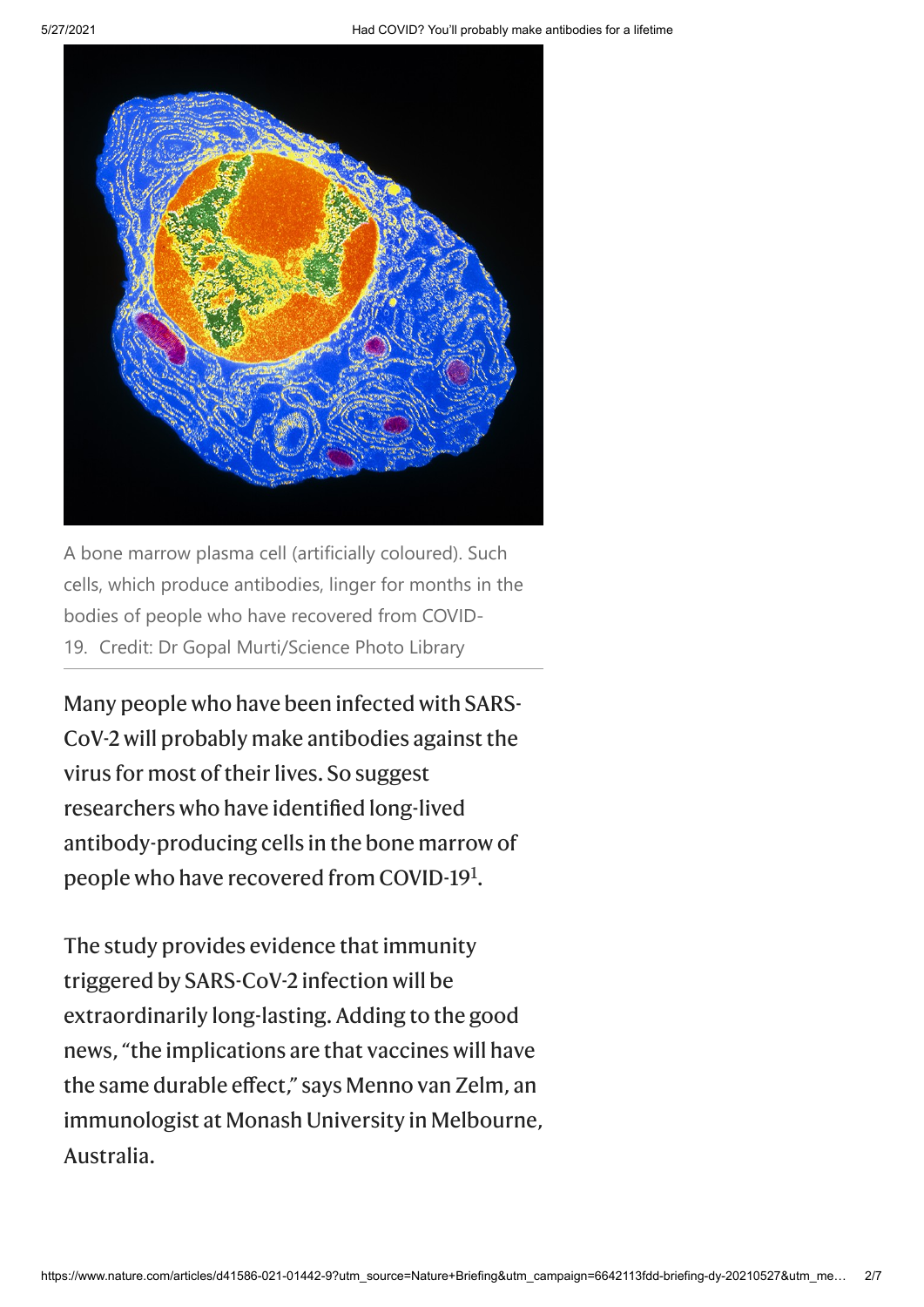Antibodies — proteins that can recognize and help to inactivate viral particles — are a key immune defence. After a new infection, short-lived cells called plasmablasts are an early source of antibodies.

But these cells recede soon after a virus is cleared from the body, and other, longer-lasting cells make antibodies: memory B cells patrol the blood for reinfection, while bone marrow plasma cells (BMPCs) hide away within bones, trickling out antibodies for decades.

"A plasma cell is our life history, in terms of the pathogens we've been exposed to," says Ali Ellebedy, a B-cell immunologist at Washington University in St. Louis, Missouri, who led the study, published in *Nature* on 24 May.



**Has COVID peaked? Maybe, butit'stoosoontobesure**

Researchers presumed that SARS-CoV-2 infection would trigger the development of BMPCs — nearly all viral infections do but there have been signs that severe COVID-19 may disrupt

the cells' formation<sup>[2](#page-4-2)</sup>. Some early COVID-19 immunity studies also stoked worries, when they found that antibody levels plunged not long after recovery<sup>[3](#page-4-3)</sup>.

Ellebedy's team tracked antibody production in 77 people who recovered from mostly mild cases of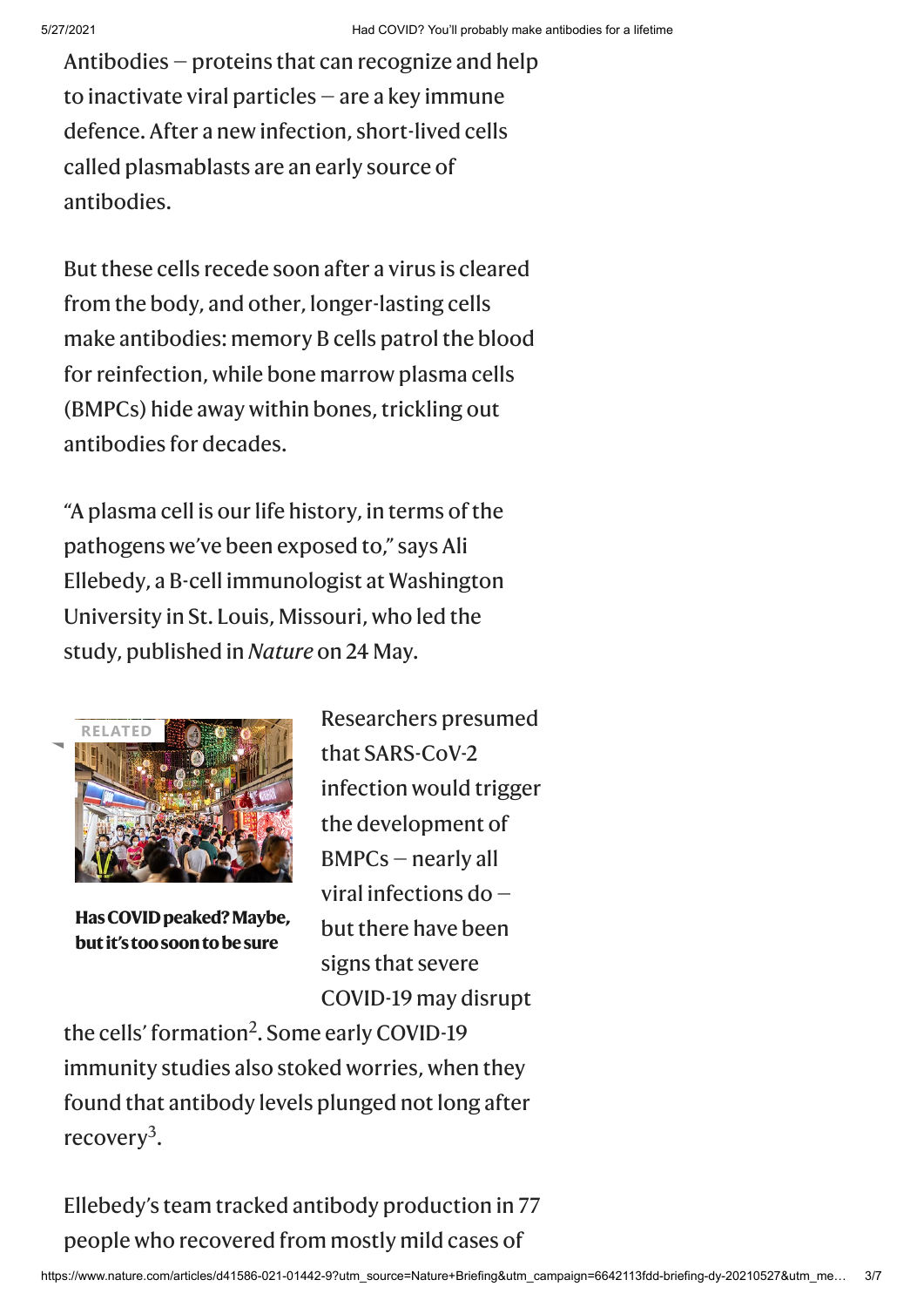COVID-19. As expected, SARS-CoV-2 antibodies plummeted in the four months after infection. But this decline slowed, and up to eleven months after infection, the researchers could still detect antibodies that recognized the SARS-CoV-2 spike protein.

To identify the source of the antibodies, Ellebedy's team collected memory B cells and bone marrow from a subset of participants. Seven months after developing symptoms, most of these participants still had memory B cells that recognize SARS-CoV-2. In 15 of the 18 bone-marrow samples, the scientists found ultra-low but detectable populations of BMPCs whose formation had been triggered by the individuals' coronavirus infections 7 to 8 months before. Levels of these cells were stable in all five people who gave another bone-marrow sample several months later.

"This is a very important observation," given claims of dwindling SARS-CoV-2 antibodies, says Rafi Ahmed, an immunologist at Emory University in Atlanta, Georgia, whose team co-discovered the cells in the late 1990s. What's not clear is what antibody levels will look like in the long term and whether they offer any protection, Ahmed adds. "We're early in the game. We're not looking at 5 years, 10 years after infection."

Ellebedy's team has observed early signs that Pfizer's mRNA vaccine should trigger the production of the same cells<sup>[4](#page-4-4)</sup>. But the persistence of antibody production, whether elicited by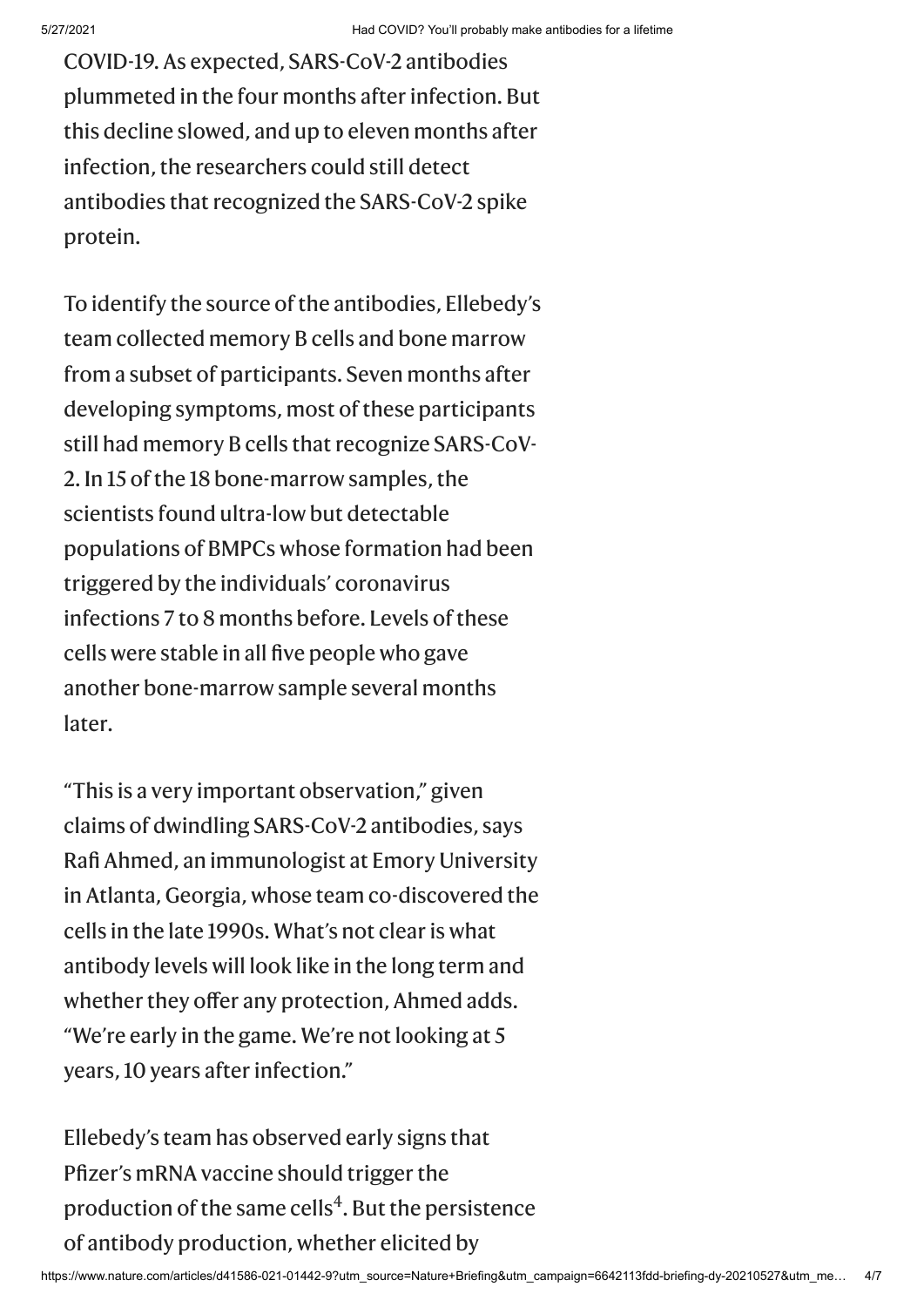vaccination or infection, does not ensure longlasting immunity to COVID-19. The ability of some emerging SARS-CoV-2 variants to blunt the protective effects of antibodies means that additional immunizations may be needed to restore levels, says Ellebedy. "My presumption is we will need a booster."

*doi: <https://doi.org/10.1038/d41586-021-01442-9>*

### **UPDATES & CORRECTIONS**

<span id="page-4-0"></span>**Correction 27 May 2021:** An earlier version of this article gave the wrong number of bone-marrow samples. This has now been corrected.

## **References**

- <span id="page-4-1"></span>1. Turner, J. S. *et al. Nature* <https://doi.org/10.1038/s41586-021-03647-4> (2021).
- <span id="page-4-2"></span>2. Kaneko, N. *et al. Cell* **183**, 143–157 (2020).
- <span id="page-4-3"></span>3. Long, Q.-X. *et al. Nature Med.* **26**, 1200–1204 (2020).
- <span id="page-4-4"></span>4. Ellebedy, A. *et al.* Preprint at Research Square <https://doi.org/10.21203/rs.3.rs-310773/v1> (2021).

## **Jobs [fromNatureCareers](https://www.nature.com/naturecareers/) ›**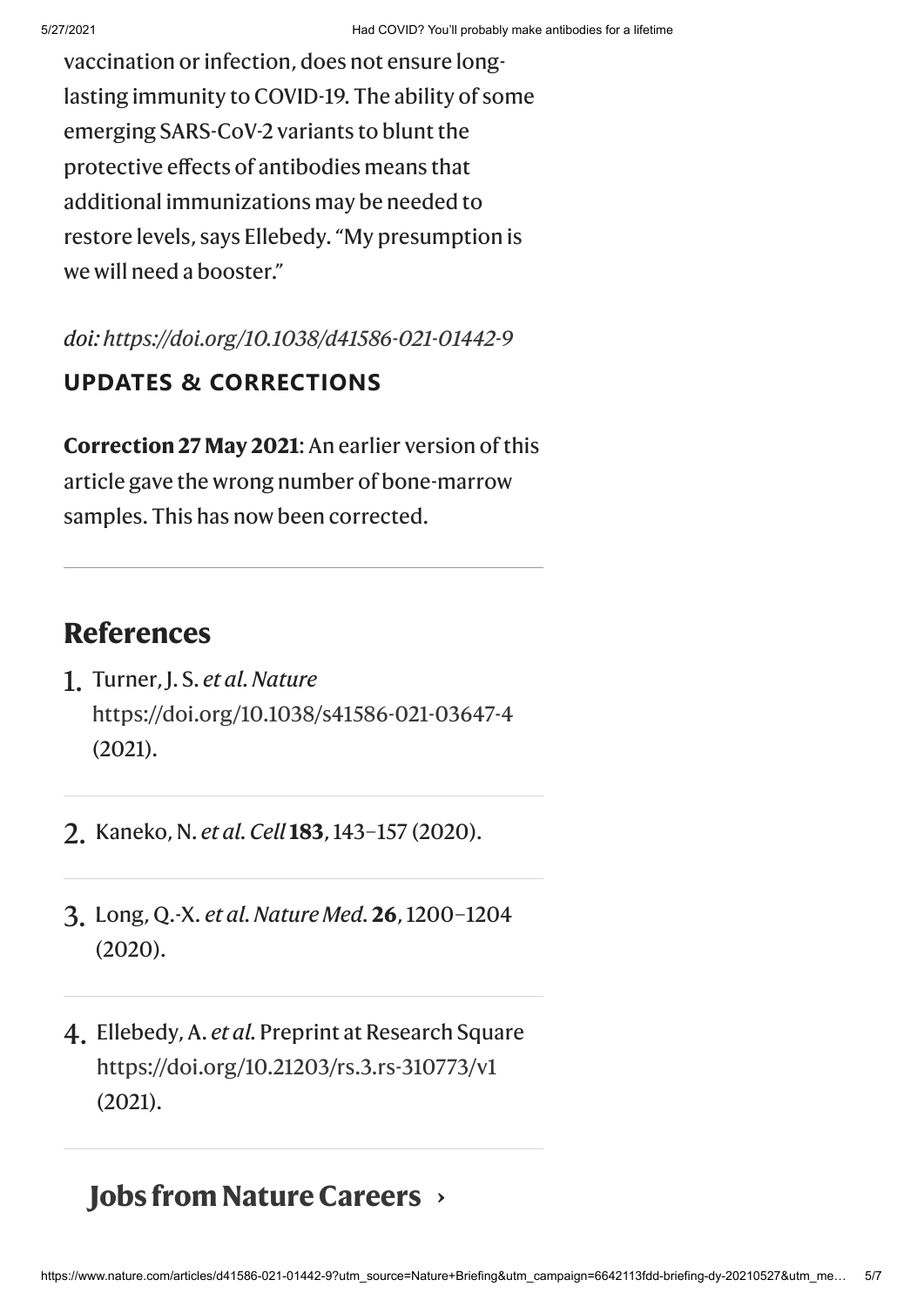All [jobs](https://www.nature.com/naturecareers/)

post-doctoral fellow

University of Liège (ULg)

Liege, Belgium

#### **JOB POST**

Research Fellow

[Dana-Farber](https://www.nature.com/naturecareers/job/research-fellow-danafarber-cancer-institute-dfci-741299) Cancer Institute (DFCI)

Boston, MA, United States

#### **JOB POST**

Faculty Positions in Obstetrics

Wayne State [University](https://www.nature.com/naturecareers/job/faculty-positions-in-obstetrics-wayne-state-university-wsu-741298) (WSU)

Detroit, MI, United States

#### **JOB POST**

Postdoctoral Research Scientist - Frontiers in Immunology

Sanford Burnham Prebys Medical Discovery Institute (SBP)

La Jolla, CA, United States

#### **JOB POST**

Nature | ISSN 1476-4687 (online)